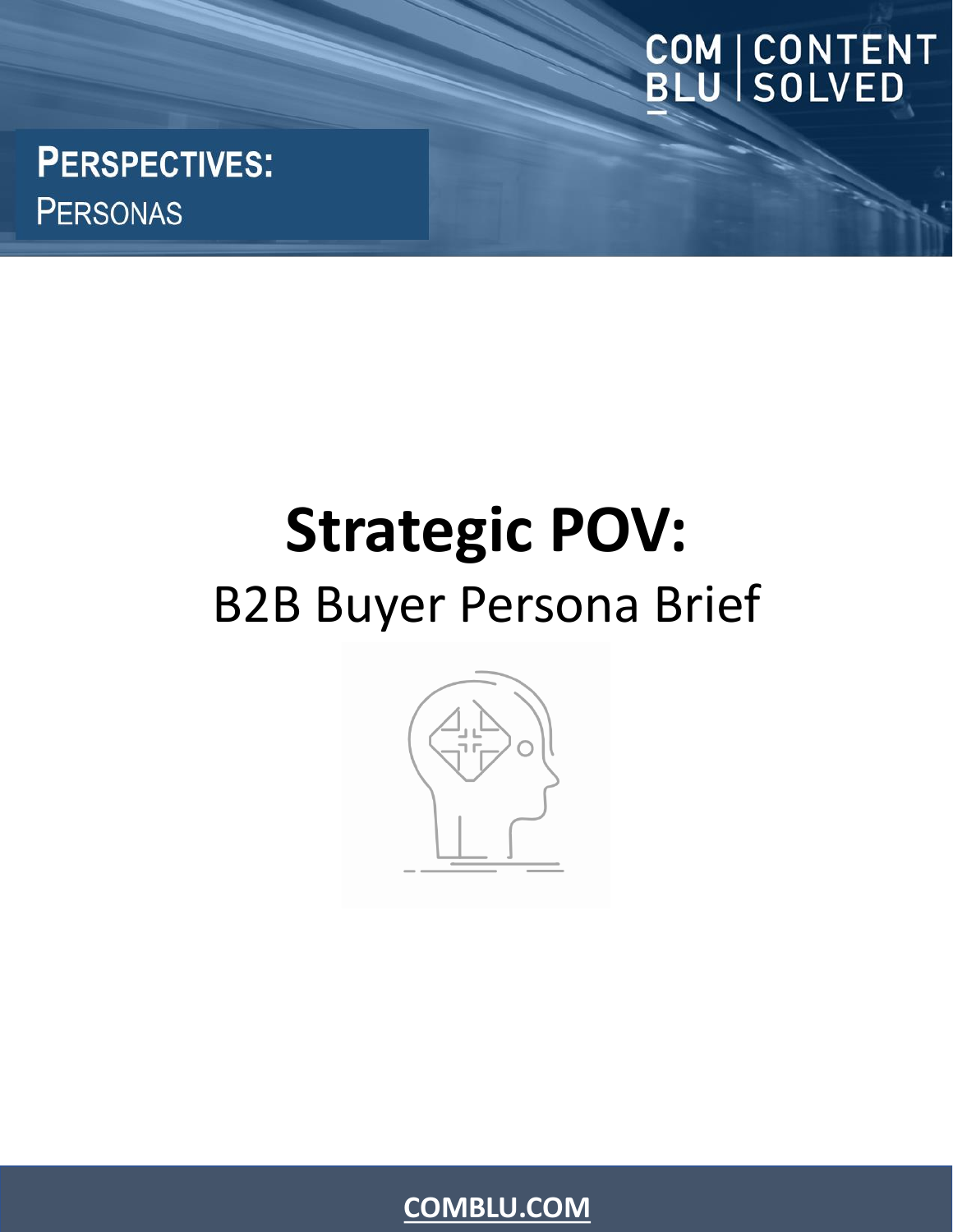# **COM | CONTENT<br>BLU | SOLVED**

### **PERSPECTIVES:** PERSONAS

Three key trends to keep in mind: **Customer experience (CX)** is pivotal to brands' ability to distinguish themselves from competitors. In recent years, that CX has largely been **delivered digitally**. And with it, demand for more **personalized experiences** has grown dramatically. All three require a deeper understanding of decision-makers – and that in turn, is driving marketers' renewed focus on personas in 2022 and beyond. Done well, personas serve as a common framework for marketing and sales enablement teams to build content and programs that truly speak to what matters most to buyers. And like most tools in the B2B marketing arsenal, personas have matured to reflect the new customer insights needed by CMOs and their teams to ultimately deliver superior experiences.

#### **How personas have evolved**

Personas go deeper and have become more data-driven. While they still include standard elements like attributes, pain points and responsibilities, modern personas need to be nuanced and account for differences – think key verticals or geographic regions. Since most buying decisions are made as a group, personas should also address relationships with other key decision makers and influencers – particularly the C-suite. They should also consider generational preferences and behaviors. Younger demographics, for example, place even more value on relevance. So, personas should be iterative -- refreshed every 1-2 years to stay current.



The challenge is buying centers have become complicated ecosystems of stakeholders and can be difficult to reach. They require personalized content and careful engagement as individuals and as a team. This is hard to do. As a result, decision journeys are not always successful; their process can be lengthy and painful, often because buyers have difficulty reaching consensus. In addition, each country and industry are undergoing their own unique recovery and transformation from the pandemic. What is valued, the problems being solved, and how work gets done is changing in real time.

All this underlying complexity is driving the need to expand our view of and evolve personas.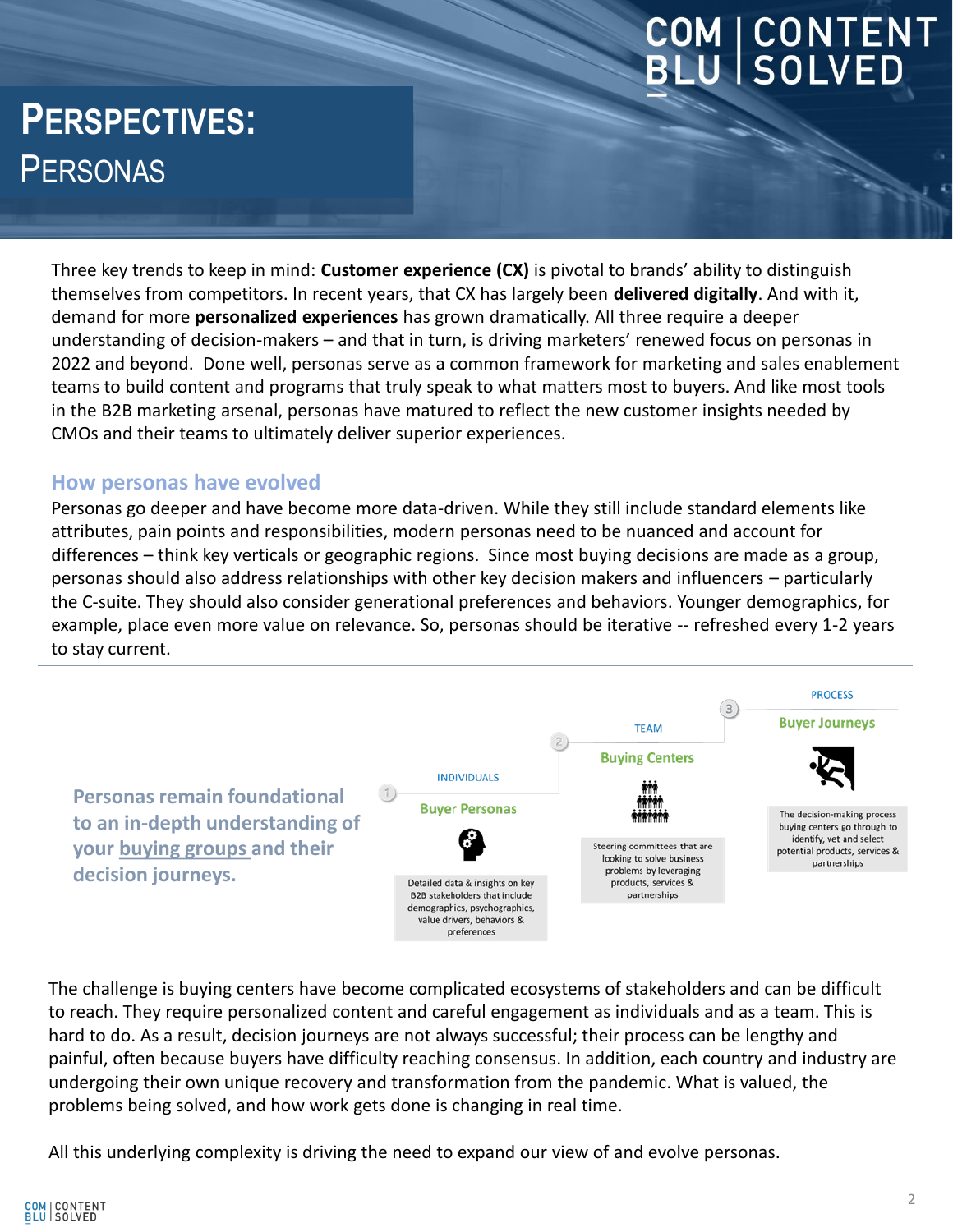#### **[COMBLU.COM](https://comblu.com/)**

#### **5 Things to know about buying centers**

- Buying teams represent a diverse and evolving compilation of functions, roles, influence, and expertise. **1**
- Group dynamics vary with use case, company size, decision-making models, culture, complexity and industry drivers. **2**
- Multiple generations in the workplace influence the process from end-to-end -- especially Millennials. **3**
- Long sales cycles often result in indecision; perceived risk can be high, especially in the enterprise. **4**
- The C-Suite is driving the intersection of business and technology decision-making based on changing priorities due to corporate mandates, operational needs, paradigm shifts, competition, and catastrophic events. **5**

#### **Getting Started**

First, **prioritize roles** that are most impactful in a purchase decision. It's easy to get overwhelmed by the number of players that can potentially be involved. Talk with your sales team, partners and customers to get this done. Analyze the customer base, pipeline, and why deals are won or lost. That can help you hone your 'short list' of core personas – those that present the most value to your business.

Next, **focus your research** on answering key questions about your prospective buyer, like:

- What's the scope of their responsibilities  $-$  and how is their success measured?
- What challenges and pain points do they face and where can you help?
- What role do they play in the buying decision and what are their key selection criteria?
- With whom do they need to collaborate to make a purchase decision?
- Where do they tend to go for information to stay on top of their game?
- What are their content preferences by topic, format, channel and device?
- Looking across your buying group, what characteristics do they tend to share (e.g. key demographics, skills and pain points)?
- How does any of that change based on industry or geographic region?

The goal is to create a holistic view of your buyer and better understand what they value most. Those insights will ultimately guide how to build content that resonates and engages these decision-makers or influencers on an ongoing and ever-changing basis.



*Persona development is immature in many organizations — just 36% report their customer persona development has been in place for three years or more. Personas take time to develop, and improving, updating and enhancing them is an iterative process. It's critical that personas convey key data points. Mobile behaviors, content preferences, purchase decision factors and drivers of satisfaction (and dissatisfaction) all increase the broader organization's adoption and value of the personas.*